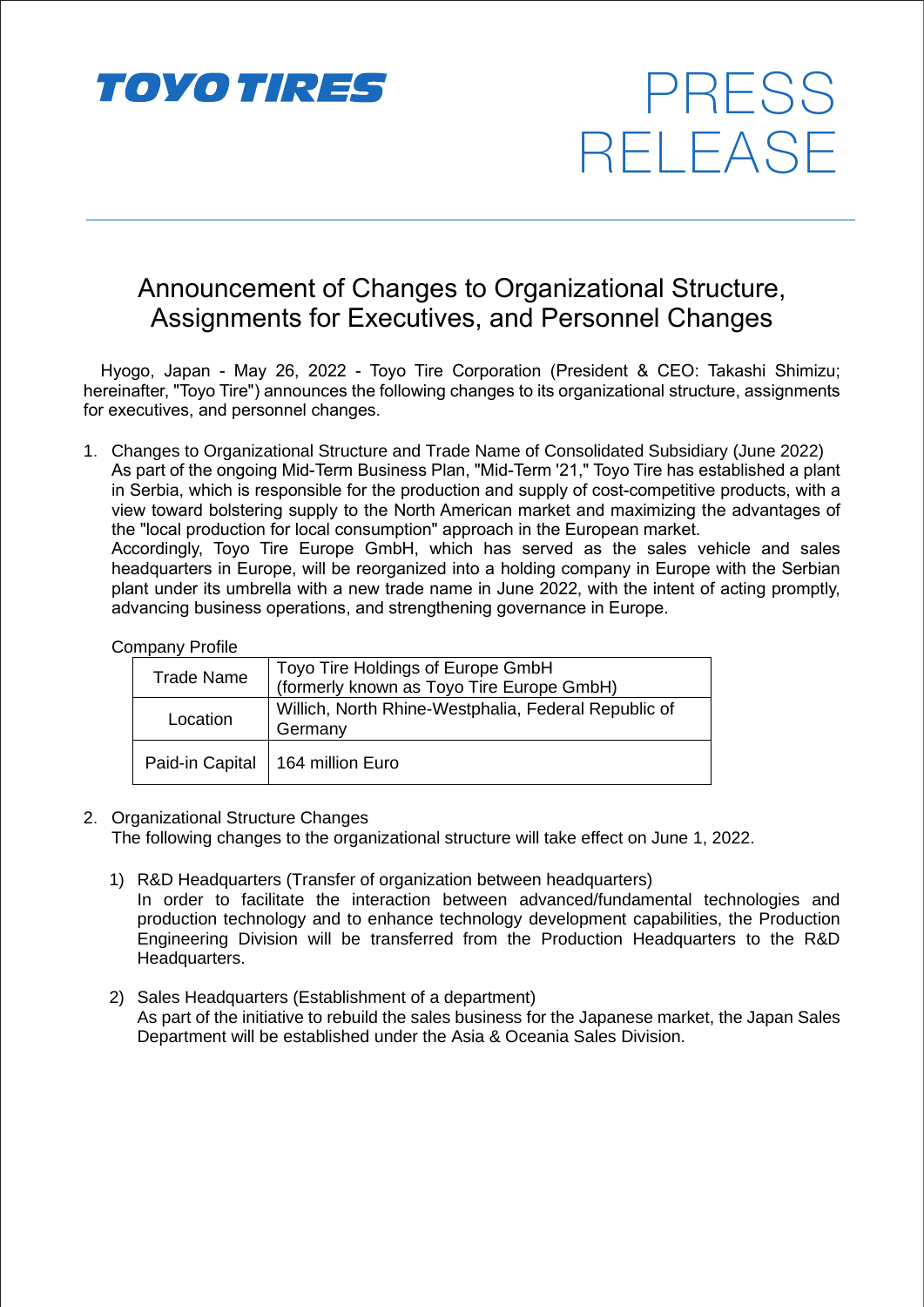3. Changes of Assignments for Executives

The following changes to assignments for executives will take effect on June 1 and July 1, 2022, respectively.

## I. Director

1) Change of Assignments (effective July 1, 2022)

| Name       | <b>Current positions</b>                | New positions               |
|------------|-----------------------------------------|-----------------------------|
| Yoji Imura | Director, Corporate Officer             | Director, Corporate Officer |
|            | Vice President,                         | President,                  |
|            | Quality Assurance, Environment & Safety | <b>Toyo Tire Serbia LLC</b> |
|            | <b>Headquarters</b>                     |                             |

### II. Corporate Officers

## 1) Change of Assignments (effective June 1, 2022)

| Name                 | <b>Current positions</b> | New positions                     |
|----------------------|--------------------------|-----------------------------------|
| Kenta<br>Kuribayashi | Corporate Officer        | <b>Corporate Officer</b>          |
|                      | President,               | President,                        |
|                      | Toyo Tire Europe GmbH    | Toyo Tire Holdings of Europe GmbH |
|                      | President,               | President,                        |
|                      | Toyo Tire Serbia LLC     | <b>Toyo Tire Serbia LLC</b>       |

## 2) Change of Assignments (effective July 1, 2022)

| Name                 | <b>Current positions</b>                           | New positions                                      |
|----------------------|----------------------------------------------------|----------------------------------------------------|
| Hideaki              | Corporate Officer                                  | Corporate Officer                                  |
|                      | Division General Manager,                          | Vice President,                                    |
|                      | <b>Quality Assurance Division,</b>                 | <b>Quality Assurance, Environment &amp; Safety</b> |
|                      | <b>Quality Assurance, Environment &amp; Safety</b> | Headquarters                                       |
| Takahashi            | Headquarters                                       | Division General Manager,                          |
|                      |                                                    | <b>Quality Assurance Division,</b>                 |
|                      |                                                    | Quality Assurance, Environment & Safety            |
|                      |                                                    | Headquarters                                       |
| Kenta<br>Kuribayashi | Corporate Officer                                  | Corporate Officer                                  |
|                      | President,                                         | President,                                         |
|                      | Toyo Tire Holdings of Europe GmbH                  | Toyo Tire Holdings of Europe GmbH                  |
|                      | President,                                         |                                                    |
|                      | <b>Toyo Tire Serbia LLC</b>                        |                                                    |